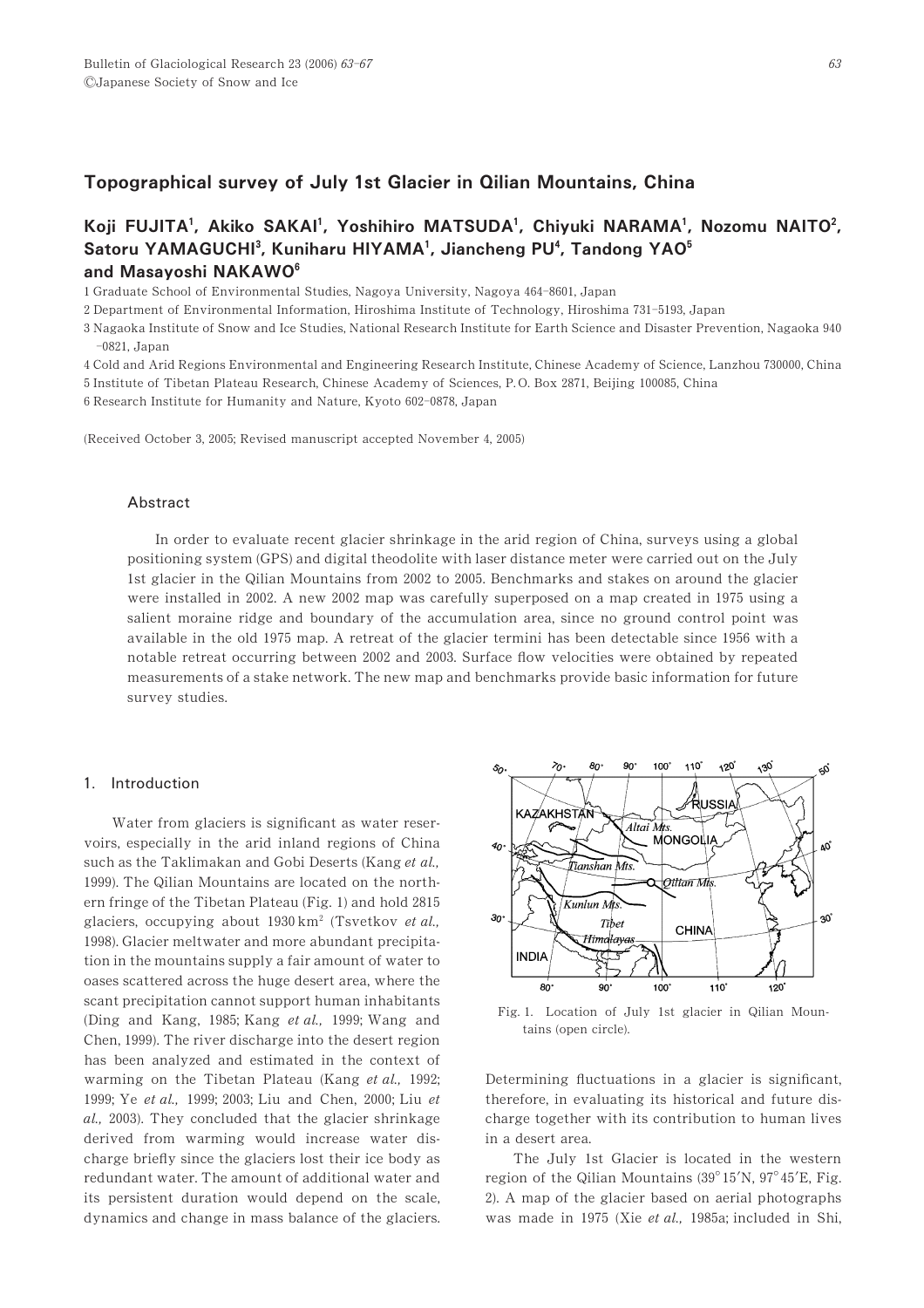1988). The length and area of the glacier in 1975 were  $3.8 \text{ km}$  and  $2.98 \text{ km}^2$ , respectively (Liu et al., 1992). Based on that initial map, the thickness using the gravitational method (Su, 1985) and the glacier surface flow between  $1976$  and  $1977$  (Sun and Huang,  $1985$ ) have been measured. In 1985, various studies such as a resurvey around the ablation area (Liu et al., 1992), glacier flow between  $1984$  and  $1985$  (Song et al., 1992), and internal ice temperature (Xie et al.,  $1985b$ ) have been carried out. In order to determine the recent condition of the glacier, we started meteorological, hydrological and glaciological observations in 2002. Preliminary results on meteorology (Sakai et al., 2006) a), glacial discharge (Sakai et al., 2006b), and mass balance of the glacier (Matsuda et al., 2004) were reported. Here summarize the preliminary results of a survey in this report.

## 2. Survey of July 1st Glacier

Surveys by the differential Global Positioning System (GPS, CMC Co., Ltd. All Star) and a digital



Fig. 2. Photograph of July 1st glacier from the north (2 September 2003).

theodolite with laser distance meter (SOKIA SET2100) have been carried out on/around the July 1st glacier since June 2002, as summarized in Table 1. Data processing of GPS measurements was performed using



Fig. 3. Map of July 1st glacier. Crosses denote the benchmarks installed in  $2002$  (BM-L1 and BM-R). Glacier boundaries in 1956 and 1975, contour lines and moraine ridge of left bank are traced from a original map surveyed in  $1975$  (Xie et al.,  $1985a$ ). Boundary of 2002 is drawn from GPS data. Dots denote stakes installed in 2002 for mass balance and surface flow measurements. Rhombus denotes a rock on the glacier.

| Season                | Method     | Observers  | Markers                           |
|-----------------------|------------|------------|-----------------------------------|
| June 15-20, 2002      | <b>GPS</b> | ΚF         | Boundaries, stakes, side moraines |
| Aug. 31-Sep. 7, 2002  | <b>GPS</b> | YМ         | <b>Stakes</b>                     |
| Aug. 15–Sep. 13, 2003 | <b>TS</b>  | AS, WX, NN | Stakes, terminus                  |
| June 14-16, 2004      | <b>TS</b>  | AS, WX     | Stakes, terminus                  |
| July 27-29, 2004      | <b>GPS</b> | ΚF         | Glacier, end moraine              |
| Aug. 31-Sep. 2, 2004  | <b>TS</b>  | AS, WX, CN | Stakes, terminus                  |
| Sep. 5, 2004          | GPS        | <b>CN</b>  | End moraine                       |
| June 26-July 5, 2005  | <b>GPS</b> | KН         | Terminus, end moraine             |
| June 27, 2005         | TS         | SY. KH     | Stakes                            |

Table 1. Surveys on/around the July 1st glacier since 2002. TS in method denotes a digital theodolite with laser distance survey.

Abbreviations for observers: KF, Koji Fujita; YM, Yoshihiro Matsuda; AS, Akiko Sakai; WX, Wang Xinming; NN, Nozomu Naito; CN, Chiyuki Narama; KH, Kuniharu Hiyama; SY, Satoru Yamaguchi.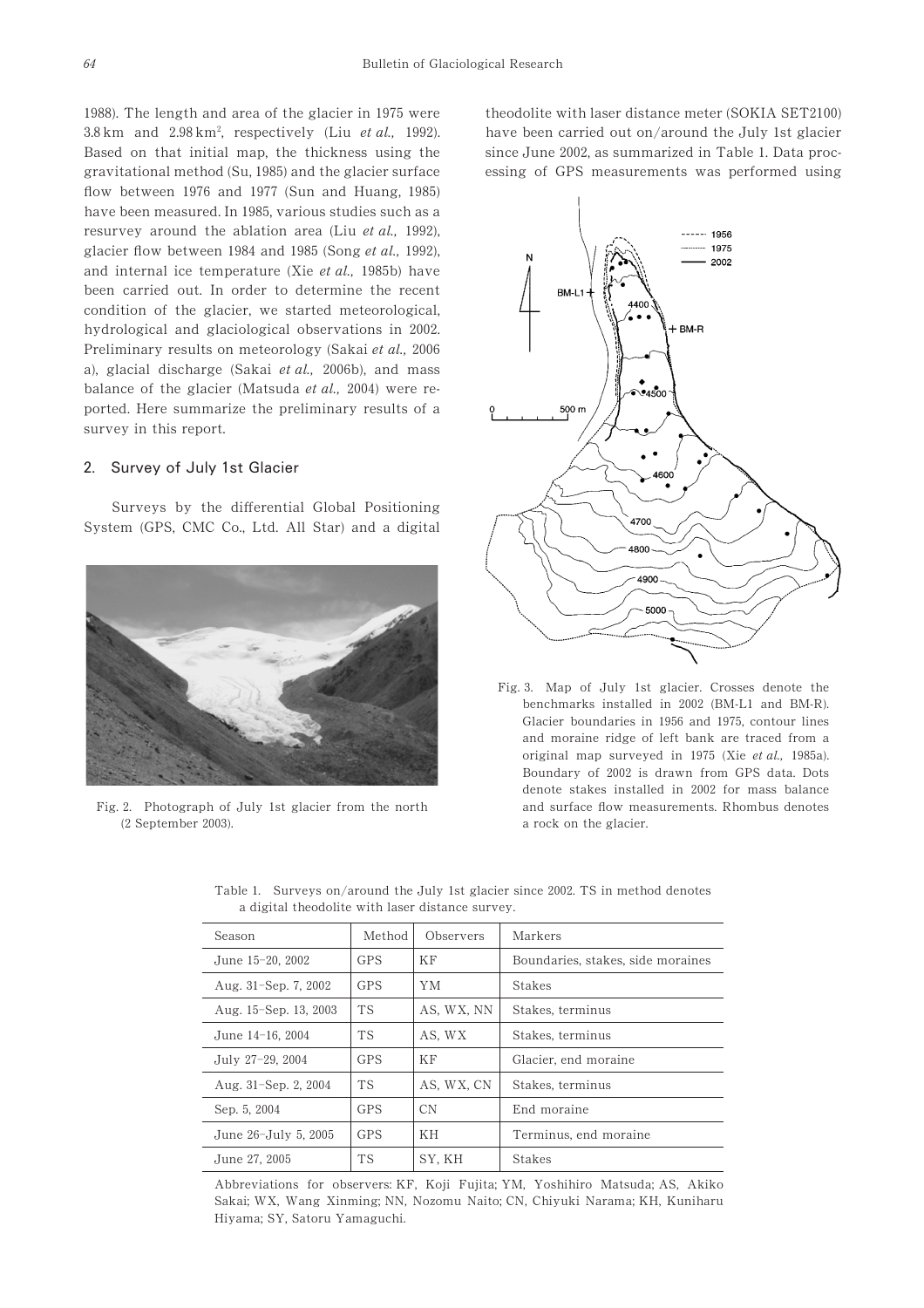Table 2. Locations of benchmarks and a rock on the glacier in the Universal Transverse Mercator (UTM) coordinate and the geodetic coordinate with WGS84 (last line for BM-L1).

| Object  | Northing               | Easting                     | Altitude | Date        |
|---------|------------------------|-----------------------------|----------|-------------|
| BM-L1   | 4345382.20             | 392107.74                   | 4348.00  |             |
| $BM-R$  | 4345926.03             | 391867.07                   | 4388.75  |             |
| Rock    | 4345722.78             | 391516.92                   | 4443.84  | 2 Sep. 2004 |
| $BM-L1$ | $39^{\circ}15'4.157''$ | $97^{\circ}$ 44'57 $.922''$ | 4348.00  |             |

Units of UTM coordinate and altitude are in meters.



Fig. 4. Change in the terminus of July 1st glacier since 1956. Cross denotes the benchmark (BM-L1).

GrafNav and GrafNet software (Waypoint). Relative positions of all points were calculated on a system of coordinates with their origin at the benchmark on the left bank moraine (BM-L1). Benchmarks, stakes, and glacier boundaries are shown in Fig. 3. Locations of benchmarks and a rock on the glacier are shown in Table 2 on the Universal Transverse Mercator coordinate with WGS84. The position of BM-L1 was obtained as an average of a measurements repeated several times, since absolute positions cannot be reliably measured by the GPS system. A rock located in the mid-ablation area (solid rhombus in Figs. 3 and 5) serves as a significant marker on the glacier, and its location will provide useful information for future surveys.

Measurement errors in the survey were evaluated by comparing the positions of the 5 benchmarks (considered to be immovable) installed around the glacier. Standard deviations of differences (32 measurements) from the averages were obtained as measurement errors. Horizontal and vertical errors were within 0.07 and  $0.12$  m, respectively.

Figure 3 also shows the boundaries of the glacier in 1956, 1975, and 1985 (Xie et al., 1985a; Liu et al., 1992). Contour lines are those of 1975 (Xie et al., 1985a). Surveyed data were carefully superposed on the previous maps by matching the glacier boundaries of the accumulation area and moraine ridge, since no ground control point was available from the previous maps. A



Fig. 5. New map of July 1st Glacier. All GPS traces on the glacier (gray dotted lines) and the end/side moraines (gray broken lines) are used for drawing contour lines (thin lines). Thick solid and dotted lines denote the boundary of the glacier in  $2002$ and 1975, respectively.

retreat history of the terminus since 1956 is shown in Fig. 4. Retreat distances and rates of the terminus are summarized in Table 3. Dividing the ablated area by the width around the terminus gives the retreat distance. Both the area and width are obtained from a detailed map (Fig. 4). A remarkable retreat between 2002 and 2003 was considered to be due to drastic melting in the summer of 2002. This phenomenon was suggested by Sakai et al. (2006a) based on the meteorological data.

A new map of the glacier was drawn based on all the measurement data (Fig. 5). Elevation of the glacier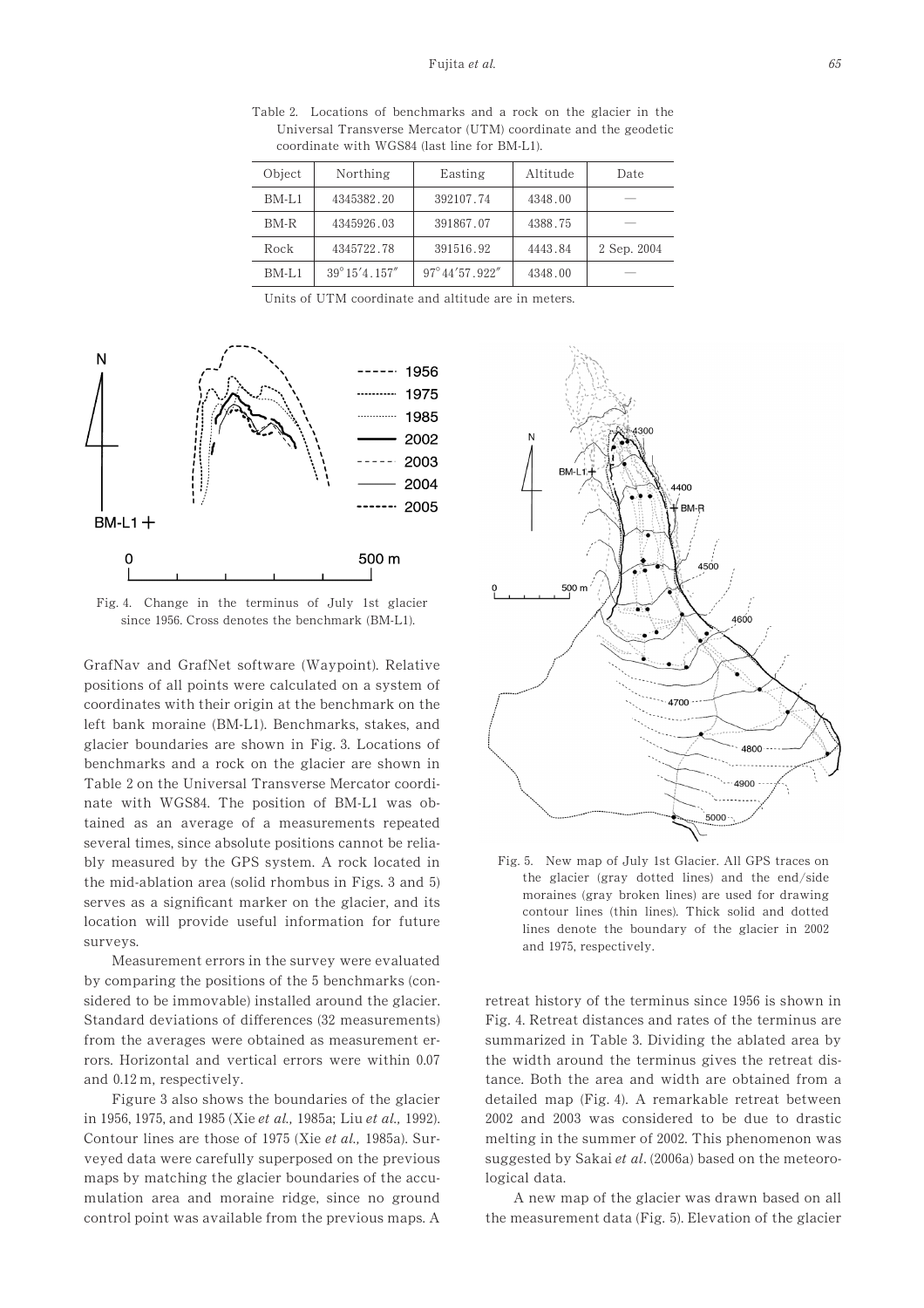| Year | Duration<br>(yr) | Retreat distance<br>(m) | Retreat rate<br>$(m yr^{-1})$ |
|------|------------------|-------------------------|-------------------------------|
| 1956 |                  |                         |                               |
|      | 19               | 68.3                    | 3.6                           |
| 1975 |                  |                         |                               |
|      | 10               | 26.4                    | 2.6                           |
| 1985 |                  |                         |                               |
| 2002 | 17               | 25.9                    | 1.5                           |
|      | 1                | 20.1                    | 20.1                          |
| 2003 |                  |                         |                               |
|      | 1                | 0.0                     | 0.0                           |
| 2004 |                  |                         |                               |
|      | 1                | 5.9                     | 5.9                           |
| 2005 |                  |                         |                               |



Fig. 6. Surface flow velocities of July 1st glacier between 2004 and 2005. Circles denote original positions of stakes installed in 2002.

surface in the 2000s was lower by about  $50 \text{ m}$  than that in 1975, a difference apparently due to an elevation of the benchmark that was determined by only a single GPS measurement (Table 2). We cannot naively compare altitudinal changes between the new and previous maps since no ground control point was available from the older maps (Xie et al.,  $1985a$ ; Liu et al., 1992). Sakai et al. (2006c) analyzed the surface lowering of the glacier by comparing the end and side moraines, and concluded that the surface thinning was about  $30$ m in the ablation area and had changed little in the accumulation area since 1975. Although the location

determined by a single GPS survey will vary widely with each measurement, the relative elevation from the benchmarks shown in Table 2 should be comparable in future surveys. This map and the benchmark locations, therefore, will provide basic information for future studies of fluctuations in the glacier. A detailed map of the area around the end moraine will be analyzed elsewhere in order to evaluate the shrinkage of the glacier since the Little Ice Age.

Surface flow velocities were obtained by comparing the locations of stakes (Fig. 0). Decreasing surface speeds since the 1970s are explainable by thinning of the glacier ice (Sakai et al., 2006c). Seasonal changes in the surface flow speed, ice temperature, and thickness of the glacier will be analyzed elsewhere.

#### Acknowledgments

The authors wish to express their gratitude to all members of the Project for their valuable support in the field observations. The field research was funded by a Grant-in-Aid for Scientific Research (Project No. 14209020) from the Ministry of Education, Culture, Sports, Science and Technology of Japan. The data analysis was funded by The Sumitomo Foundation. This paper is a contribution to the Oasis Project (Historical evolution of adaptability in an oasis region to water resource changes) promoted by the Research Institute for Humanity and Nature (RIHN).

#### References

- Ding, L. and Kang, X. (1985): Climatic conditions for the development of glacier and their effect on the characterictics of glaciers in Qilian mountains. Memoirs of Lanzhou Institute of Glaciology and Cryopedology, Chinese Academy of Sciences, 5, 9-15. (in Chinese)
- Kang, E., Yang, D., Zhang, Y., Yang, X. and Shi Y. (1992): An experimental study of the water and heat balance in the source area of the Urumqi River in the Tien Shan mountains. Ann. Glaciol., 16, 55-66.
- Kang, E., Cheng, G., Lan, Y. and Jin, H. (1999): A model for simulating the response of discharge from the mountainous watersheds of inland river basins in the arid area of northwest China to climatic changes. Science in China, Series D, 42, 52-63.
- Liu, C., Song, G. and Jin, M. (1992): Recent change and trend prediction of glaciers in Qilian Mountain. Memoirs of Lanzhou Institute of Glaciology and Geocryology, Chinese Academy of Sciences, 7, 1-9. (in Chinese)
- Liu, S., Sun, W., Shen, Y. and Li, G. (2003): Glacier changes since the Little Ice Age maximum in the western Qilian Shan, northwest China, and consequences of glacier discharge for water supply. J. Glaciol.,  $49(164)$ ,  $117-124$ .
- Liu, X. and Chen, B. (2000): Climatic warming in the Tibetan Plateau during recent decades. Int. J. Climatol., 20, 1729-1742
- Matsuda, Y., Sakai, A., Fujita, K., Nakawo, M., Duan, K., Pu J. and Yao, T. (2004): Glaciological observations on July 1st glacier in Qilian Mountains of west China during summer 2002. Bull. Glaciol. Res., 21, 31-36.
- Sakai A., Fujita, K., Duan, K., Pu, J., Nakawo, M. and Yao, T. (2006c): Five decades of shrinkage of the July 1st Glacier,

Table 3. Retreat distance and rate of the termini of July 1st Glacier since 1956.